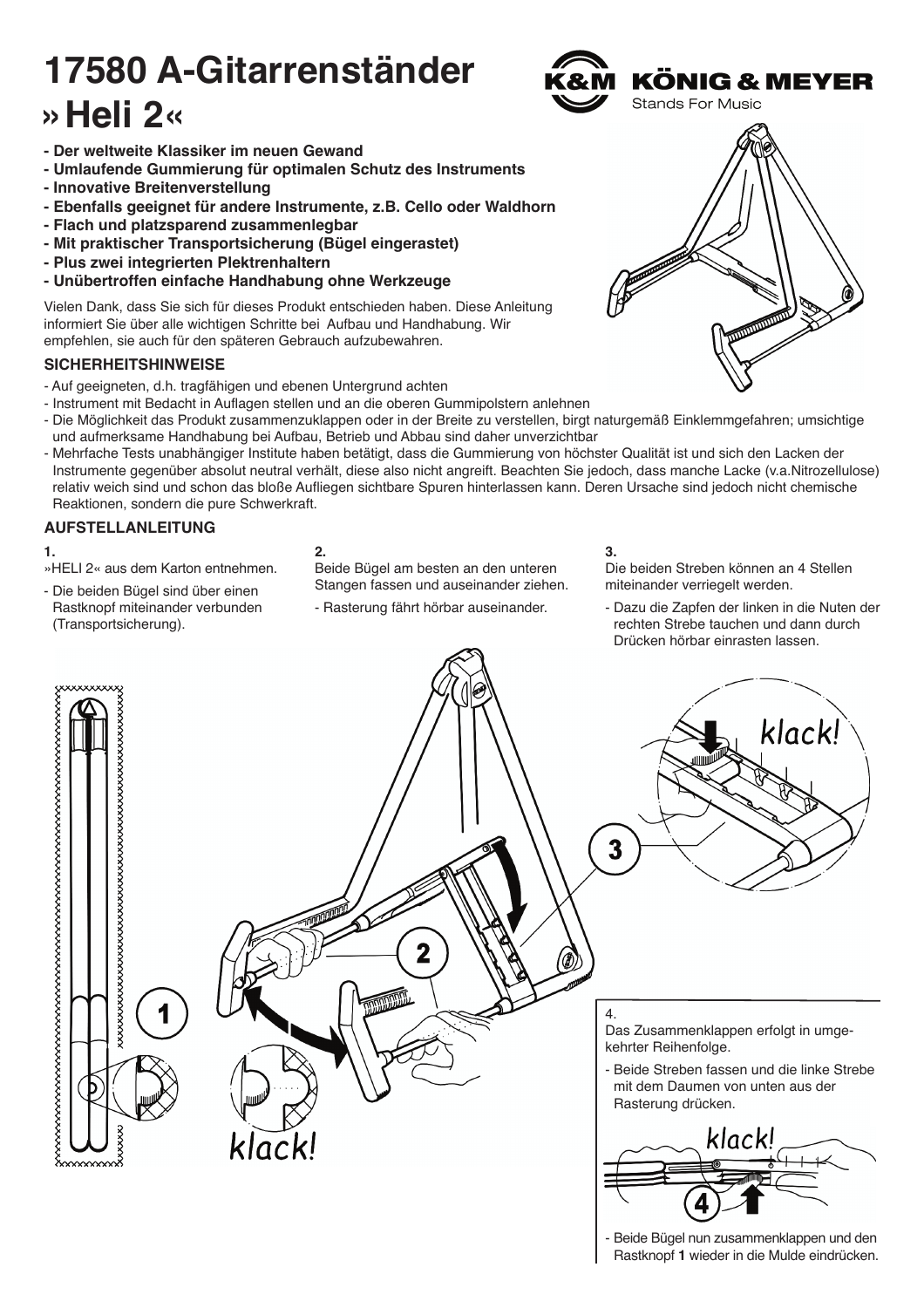

### **ABMESSUNGEN**



### **FUNKTIONEN / BENUTZUNGSHINWEISE**

5.

Die schonendste Art der Aufbewahrung ist, das Instrument erst in den Auflagebügel zu stellen **5.a** und dann am Rücken anzulehnen **5.b**.

#### 6.

Ein breiter Stand ist grundsätzlich gut für die Standfestigkeit von Gitarre und Stativ.

### 7.

Form und Größe des Instruments können eine engere Stellung des Stativs erforderlich machen. Dazu stehen vier Positionen zur Verfügung. Siehe ABMESSUNGEN.

#### 8.

Suchen war gestern: An der "Ferse" der Bügel befindet sich ein Schlitz mit Plektrum drin.





Pos.

### **PRÜFEN, INSTANDHALTEN, REINIGEN**

- Bei Wartungsarbeiten auf evtl. Gefährdungen achten (Einklemmen, Anstoßen).
- Zur Reinigung am besten ein leicht feuchtes Tuch und ein nicht scheuerndes Reinigungsmittel benutzen.

### **TECHNISCHE DATEN**

| Material    | Drahtbügel: Stahl, pulverbeschichtet, schwarz<br>Streben, Gelenk, Verbinder: PA6, schwarz<br>Gelenkschrauben: Stahl, verzinkt<br>Gummipolster: Thermoplastischer Elastomer (TPE) |
|-------------|----------------------------------------------------------------------------------------------------------------------------------------------------------------------------------|
| Traglast    | Gitarren, Cello, Waldhorn                                                                                                                                                        |
| Abmessungen | breiteste Stellung: 300 mm breit, 310 mm tief, 340 mm hoch                                                                                                                       |
| Packmaß     | B x T x H: 30 x 310 x 360 mm, 0,95 kg                                                                                                                                            |
| Karton      | B x T x H: 35 x 395 x 295 mm                                                                                                                                                     |

FEHLERSUCHE (F) und BESEITIGUNG (B) F: Stativ wackelt

Pos.3

- F: B: Boden prüfen, Streben einrasten F: Breite der Auflagen passt nicht
- B: Streben in richtige Position bringen (4 mögliche Positionen)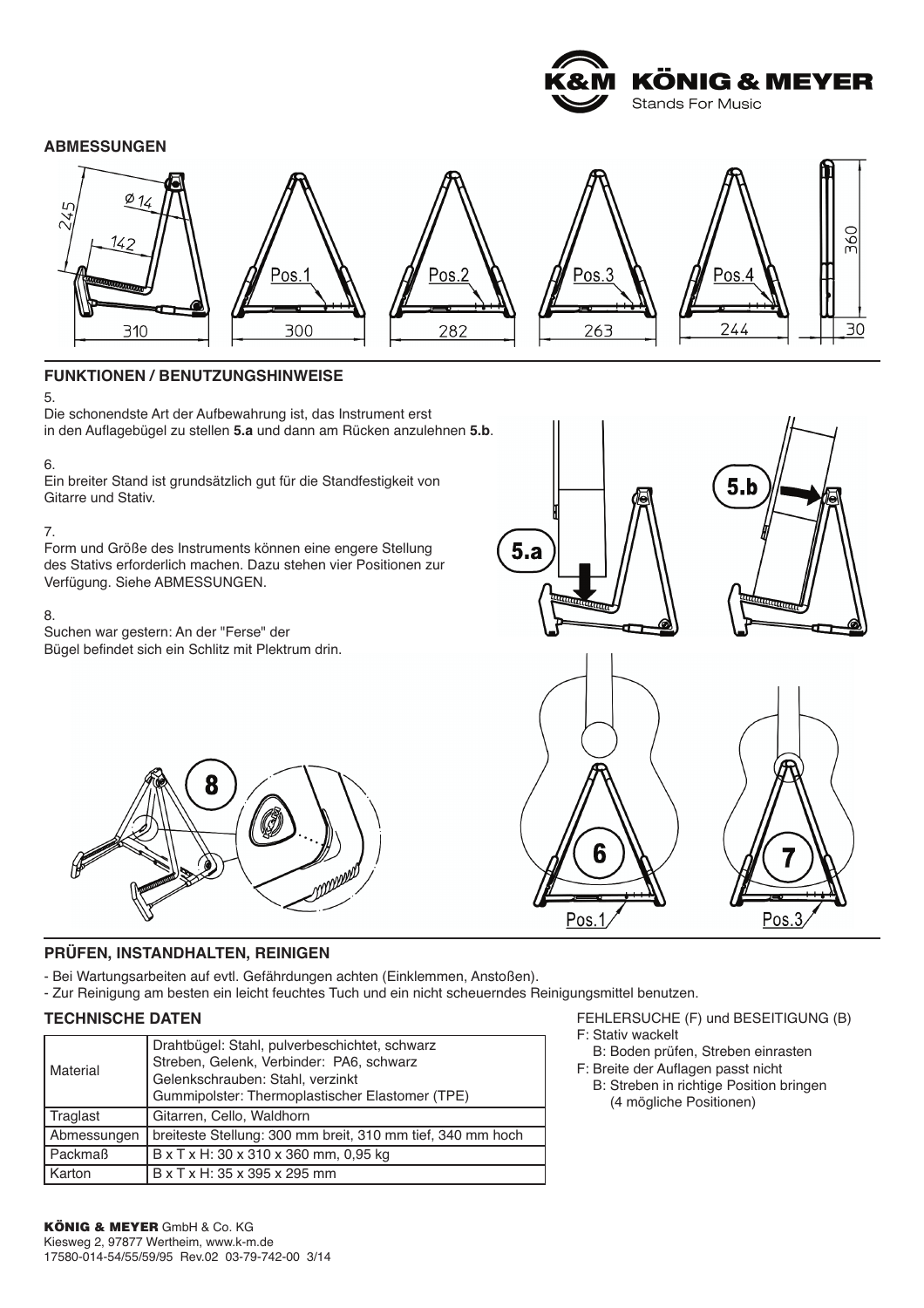# **17580 A-Guitar Stand »Heli 2«**



- **The worldwide classic with a new look**
- **The entire surface touching the instrument is rubberized providing - optimal instrument protection**
- **Innovative width adjustments**
- **Also suitable for other instruments, such as Cello or French Horn**
- **Compact and collapsible with a very small and extremely flat footprint**
- **Practical transport lock (arm clicks into place)**
- **Plus two integrated pick holders**
- **Unsurpassed simple handling; tools not required**

Thank you for choosing this product.

The instructions provide directions to all of the important set up and handling steps. We recommend you keep these instructions for future reference.

### **SAFETY NOTES**

- Be sure that the surface will bear the load and is suitable and level.
- Carefully set or lean the instrument on the upper rubberized rest
- Collapsing the product or adjusting the width bears the risk of pinching fingers; being careful and attentive during setup, operation, disassembly is indispensable
- Several tests of independent institutes have confirmed that the rubber used in this product is of the highest quality and the rubberized surface is a neutral barrier between the stand and the instrument's surface, i.e. the rubber does not corrode the surface of the instrument. Please note, however, that some surfaces (particularly nitrocellulose) are relatively soft and just placing an instrument on the stand can leave marks. This is not due to a chemical reaction, it is however, a result of gravity.

### **SETUP INSTRUCTIONS**

**1.**

- Remove »HELI 2« from the box.
- Both arms are connected by a locking-knob (transport lock).

### **2.**

It is best to grab the lower tubes (both arms) and open them by pulling them apart.

- When they are in the correct position you will hear a click.

### **3.**

Both struts can be locked into place in four positions.

- Place the pegs of the left strut into the slots on the right strut - they are in the correct position when they click into place.